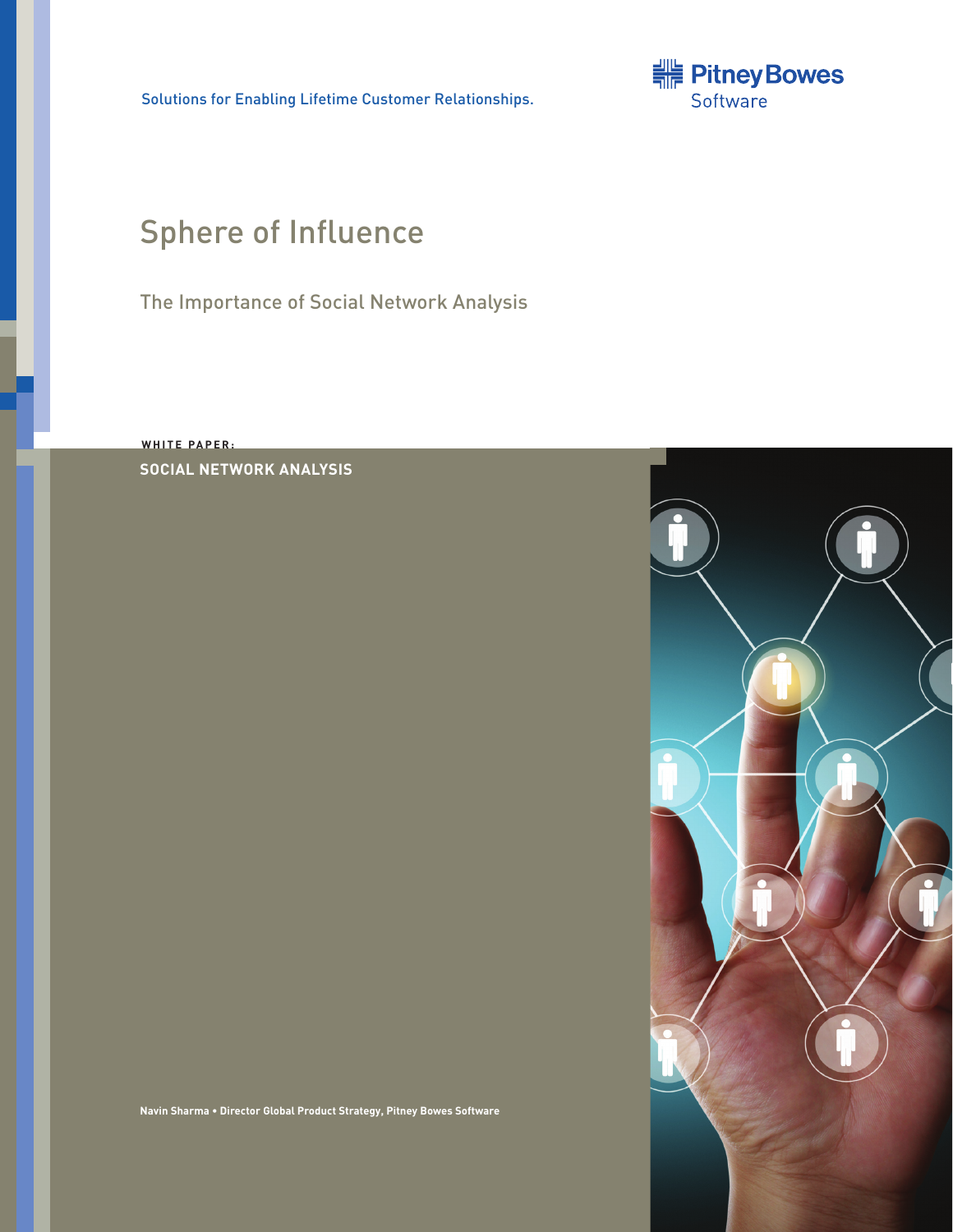## Sphere of Influence

**WHITE PAPER: SOCIAL NETWORK ANALYSIS**

The Importance of Social Network Analysis

## <sup>2</sup> **ABSTRACT**

THE RAPID GROWTH OF CONSUMER DATA, COMBINED WITH THE EXPANDING IMPACT OF SOCIAL MEDIA, HAS CREATED A NEED TO BETTER UNDERSTAND WHICH DATA IS MEANINGFUL. THIS IS POSSIBLE ONLY WHEN DATA IS CONSIDERED IN THE CONTEXT OF THE NETWORKS WITHIN WHICH DATA IS SHARED. CONSIDERATION OF HOW PEOPLE ARE CONNECTED TO OTHER PEOPLE, PLACES AND THINGS HELPS DEFINE THEIR SPHERE OF INFLUENCE AND CAN PROVIDE INCREASED INSIGHTS AS TO THE NATURE AND IMPORTANCE OF TRANSACTIONS THEY CONDUCT.

THIS PAPER INTRODUCES THE BASIC CONCEPTS ASSOCIATED WITH SOCIAL NETWORKS, DESCRIBES ITS ADVANTAGES AND APPLICATIONS, AND CLOSES WITH A DISCUSSION OF THE CRITICAL DATA AND ORGANIZATIONAL PREPARATION REQUIRED TO LEVERAGE SOCIAL NETWORK ANALYSIS (SNA). EVEN IF YOU'RE NOT READY TO IMPLEMENT SNA TODAY, IT'S VITAL THAT YOU BEGIN THE PROCESS OF "FUTURE-PROOFING" YOUR DATA GATHERING AND STORAGE STRATEGIES.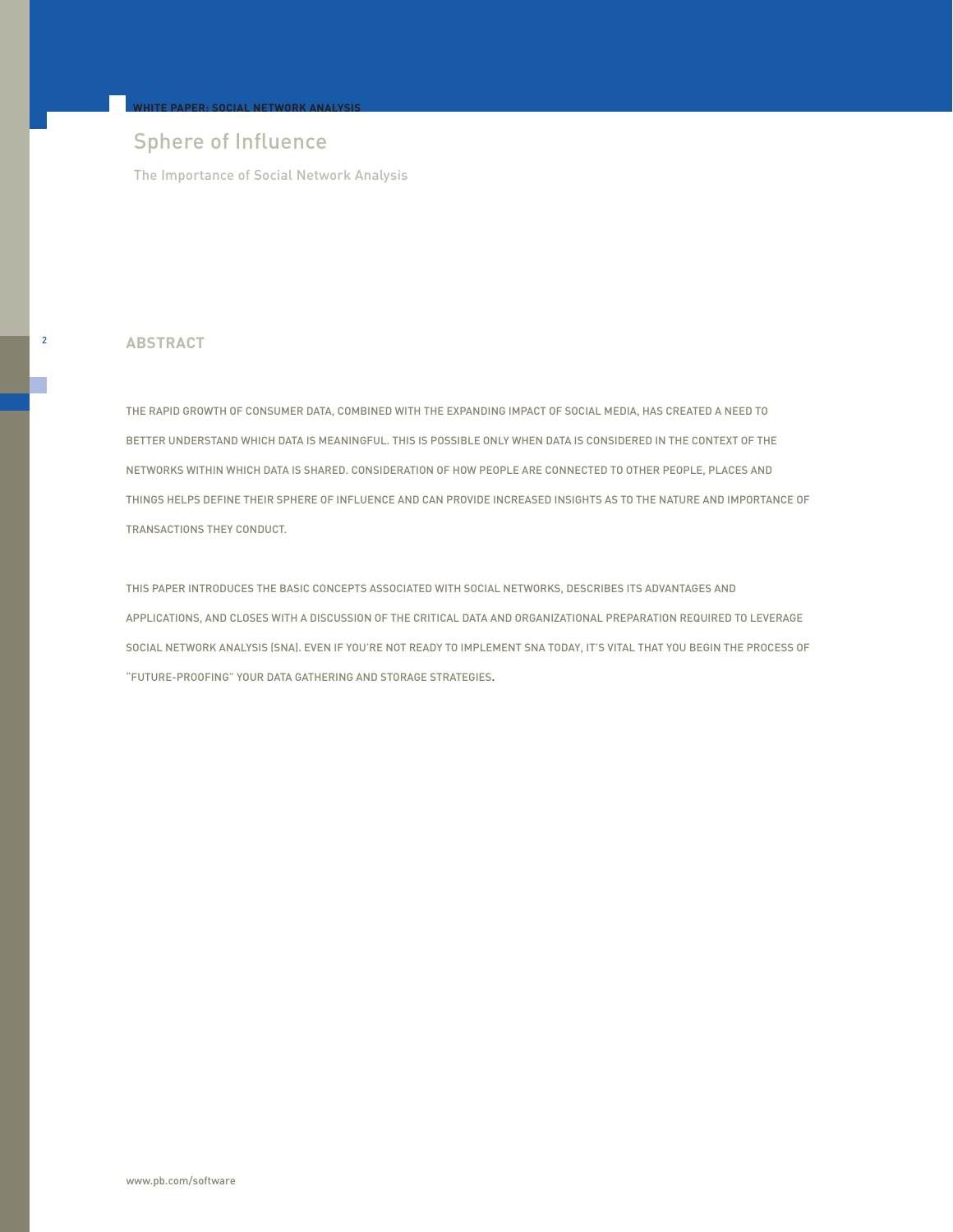## IT'S NO LONGER SUFFICIENT TO EVALUATE A CUSTOMER'S LIFETIME VALUE (LTV). INSTEAD, CONSIDERATION MUST BE GIVEN TO A "CUSTOMER'S NETWORK NET WORTH."

## **Introduction to Social Networks**

Analyzing consumer behavior has traditionally focused on who they are (age, gender, income, religion) and what they do (inquiries, purchases, ratings). For example, credit card companies detect unusual transactions based on purchase patterns: amount, frequency, location, and category. Marketers rank customers for potential promotions primarily by what they have bought before. These techniques were – and still are – quite effective.

But notably lacking has been consideration of how individuals (or organizations) are connected to people, places and things that can provide increased insights as to the nature and importance of the transactions as they occur.

| <b>Common Defining Elements of Social Networks</b> |                      |
|----------------------------------------------------|----------------------|
| • People you know                                  | • Things you do      |
| > Friends                                          | > Purchases          |
| > Family                                           | > Online site visits |
| > Business associates                              | > Behaviors          |
| • Places you go                                    | • Common bonds       |
| > Shopping                                         | > School Alumni      |
| > Travel                                           | > Clubs              |
| > Service providers                                | > Activities         |

## **Increasing Rate of Information Growth**

The rapid growth of consumer data combined with the expanding impact of social media provides both opportunity (richer insights) and peril (information overload). In particular, social media is geometrically increasing the rate of information growth. Facebook users have grown from zero in 2004 to more than 800 million today – with no evidence of a diminishing growth rate. Social CRM is deepening existing relationships and generating yet more data. These relationships are redefining the overall view of the consumer. It's no longer sufficient to evaluate a customer's lifetime value (LTV). Instead, consideration must be given to a "Customer's Network Net Worth."

This raises important issues about how to select, process and store information.



3

Key findings from Nielsen's "State of the Media: The Social Media Report - Q3 2011":

- Social networks and blogs continue to dominate Americans' time online, now accounting for nearly a quarter of total time spent on the Internet
- Social media has grown rapidly—today nearly 4 in 5 active Internet users visit social networks and blogs
- Americans spend more time on Facebook than they do on any other U.S. website
- Close to 40% of social media users access social media content from their mobile phone
- Social networking apps are the third most-used among U.S. smartphone owners
- Internet users over the age of 55 are helping to drive growth of social networking through the Mobile Internet

## **What is a Social Network?**

A social network is comprised of people (or organizations) connected by friendship, kinship, common interest, beliefs, and financial exchange – among many other things. These relationships are often displayed in a diagram, where entities are the points (also called nodes) and connections are the lines. Social networks operate on many levels, from families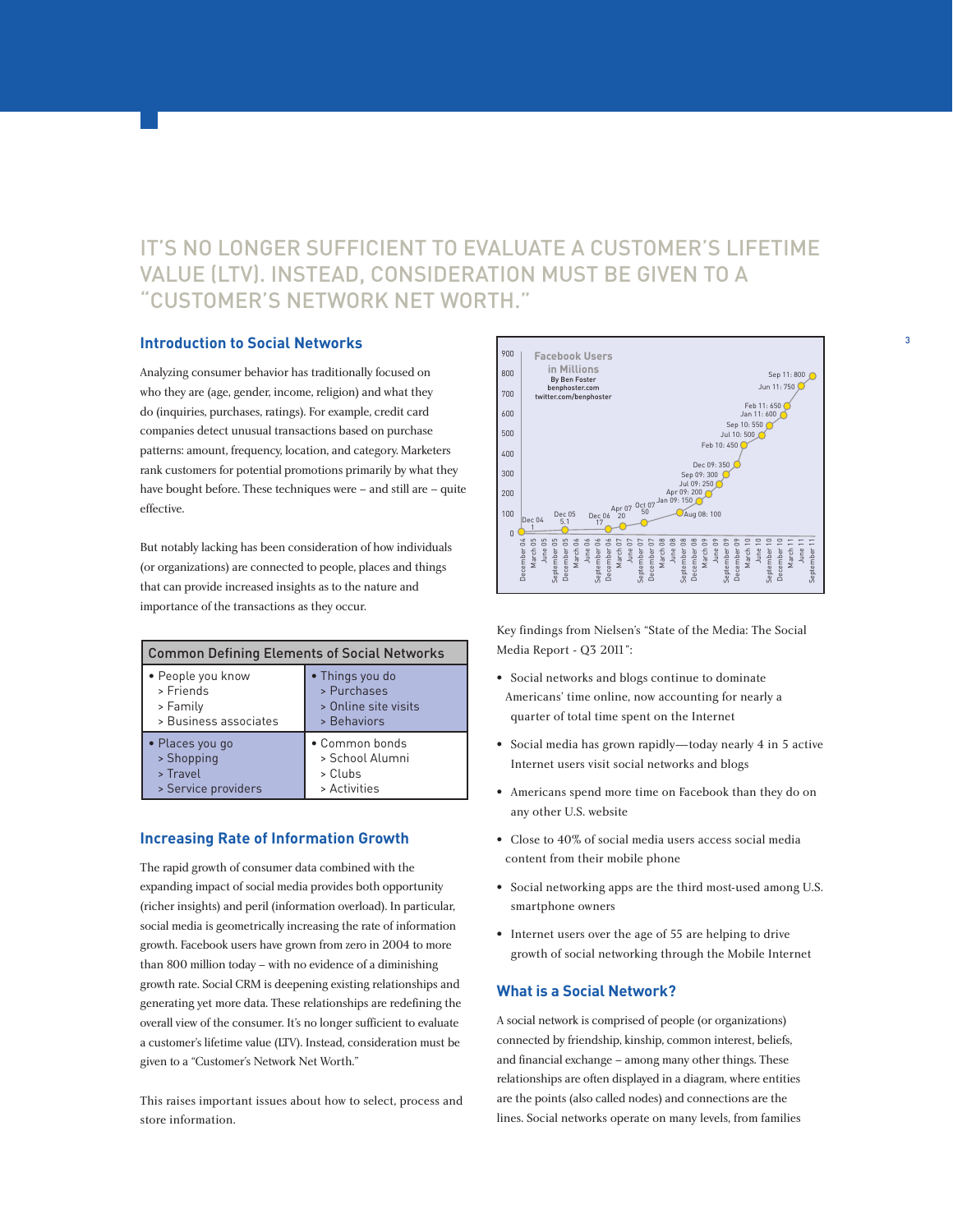## Sphere of Influence

**WHITE PAPER: SOCIAL NETWORK ANALYSIS**

4

The Importance of Social Network Analysis

and nations—and play a critical role in determining the way decisions are made and organizations are run.

There is some basic terminology used to describe social networks that might help you better understand them:

**Centrality** measures one's impact, based on how well s/he "connects" other members of the network. It's not just about who has the most connections, but also where those connections lead to, and how they connect the otherwise unconnected.

**Betweenness** represents the number of people connected indirectly through an individual's direct links.



**Closeness** measures the extent to which an individual is near all other individuals in a network (directly or indirectly). It reflects the ability to access information through the "grapevine" of network members.

**Degree** is the number of links to other people in the network. Stanley Milgram's well-known experiments provided insight as to the average number of links it takes to connect individuals.<sup>1</sup>

## Key Relationships Revealed by Social Network Diagrams<sup>2</sup>

Network diagrams reveal the interactions and structure of people in groups. The figure on the left depicts a simple network with three examples of the common positions people play in it.

**Central connectors** are the people that exert significant



*Hue (from red=0 to blue=max) shows the level of betweenness.*

influence over the network. In many cases, they are the "go to" people, but they also might be a bottleneck in the information dissemination process.

Brokers, sometimes called boundary spanners, are the people that connect disparate groups. They are often a source of innovation since they serve as a connector to the other people a cluster typically does not interact with.

Peripheral players are people who have few interactions with the rest of the network. In some cases, they may even be outliers with no regular contact to others in the cluster. However, peripheral players may have connections outside of the organization's network and, therefore,

be an additional source of new

insight.

Peripheral player

Broker/ Boundary spanner

Central connector

## **Advantages of Social Network Analysis**

Social Network Analysis (SNA) is emerging as a valuable tool in predicting and influencing consumer behavior. SNA differs from traditional social scientific studies, which assume that it is the attributes of individuals that matter most. SNA produces an alternate view, where the attributes of individuals are less important than their connections with others. Thus, SNA allows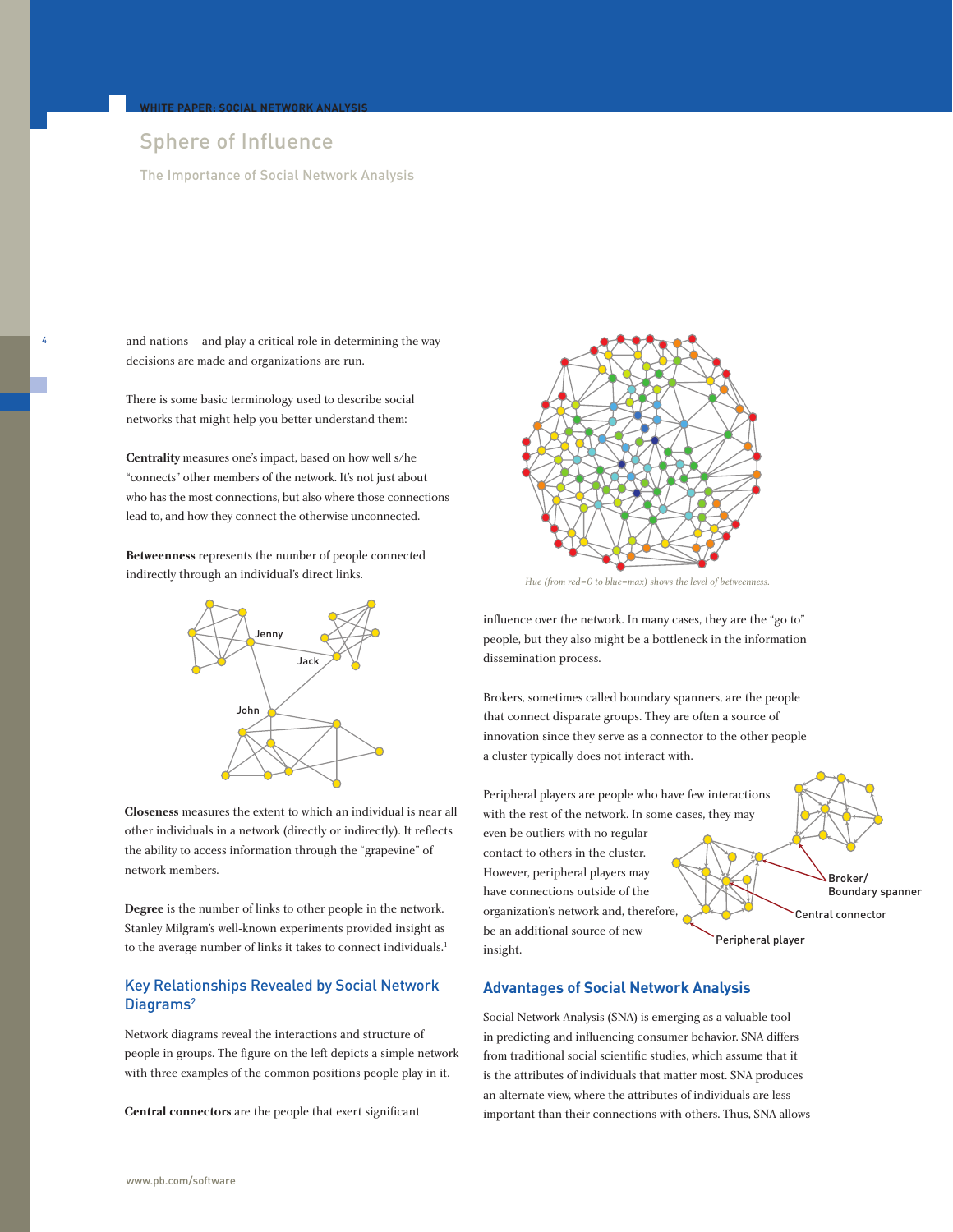## FINANCIAL INSTITUTIONS ARE FINDING THAT SNA IS HELPING TO REVEAL 20 TO 50 TIMES MORE FRAUD.

you to gain insights into non-obvious relationships between people, places and things.

This represents an order-of-magnitude increase in the ability to evaluate consumer behavior and identify individuals who demonstrate a strong ability to influence others, otherwise known as their sphere of influence. The technology now exists to process huge amounts of data, making it possible to analyze network data from numerous sources.

Keep in mind that SNA is just one tool that can be used to understand consumer behavior. Others include anomaly detection, predictive analytics and rules-based analytics.

## **APPLICATIONS OF SOCIAL NETWORK ANALYSIS**

Social Network Analysis has already been used in a number of areas, primarily focused on criminal activities. It turns out that examining people's acquaintances and affiliations can be valuable in uncovering fraud including credit card theft, insurance scams, health care abuse, and insider trading. According to Dan McKenzie, Fraud Solutions Specialist at SAS Canada, financial institutions are finding that SNA is helping uncover 20 to 50 times more fraudulent activity than had been the case before SNA was used.3 Fraud is difficult to spot, because the incidents are often buried within huge amounts of normal activity. Further, the activities often seem normal in isolation.

Gaining less attention, at least so far, are applications of SNA in the areas of marketing: improving brand awareness, acquiring new customers, and doing a better job of keeping existing customers. These, too, have significant potential to improve your bottom line.

### Improved Customer Targeting

Traditionally, marketers rank their customers for potential promotions based on their past purchase history. The most basic variables are recency, frequency and value of purchases. More sophisticated models include demographic, geographic and psychographic variables, as well as variations of the basic purchase variables.

| Applications of SNA |  |
|---------------------|--|
|---------------------|--|

#### **Preventing Negative Activity**

- Combat terrorism
- Identify crime patterns
- Detect insurance scams
- Break fraud rings
- acquisition • Improve retention, reduce account churn

**Enabling Positive Developments** • Identify brand ambassadors and subject matter experts • Increase quality customer

5

- Develop organizational expertise and leadership
- Optimize research and development efforts

But now imagine bringing sphere of influence into the picture. This might take the form of an "influence factor" that would represent the probability of buyers driving additional purchases through their network connections. A customer who is linked to other customers is more likely to purchase again. How much more depends on the specific industry and business. The integration of social network variables can generate enormous increases in response to retention campaigns.

Marketing applications of social network data include the following:

- Best next-offer to customers
- More targeted acquisition campaigns
- More relevant retention campaigns
- Development of marketing automation efforts

## Brand Ambassadors

How do you find brand ambassadors? It's not difficult to characterize them. They are typically loyal customers who are vocal, active and passionate. They are respected and tend to be in professions that require networking.

But finding them is not always easy. Social Network Analysis is well suited to this problem, given the rapid growth of blogs, social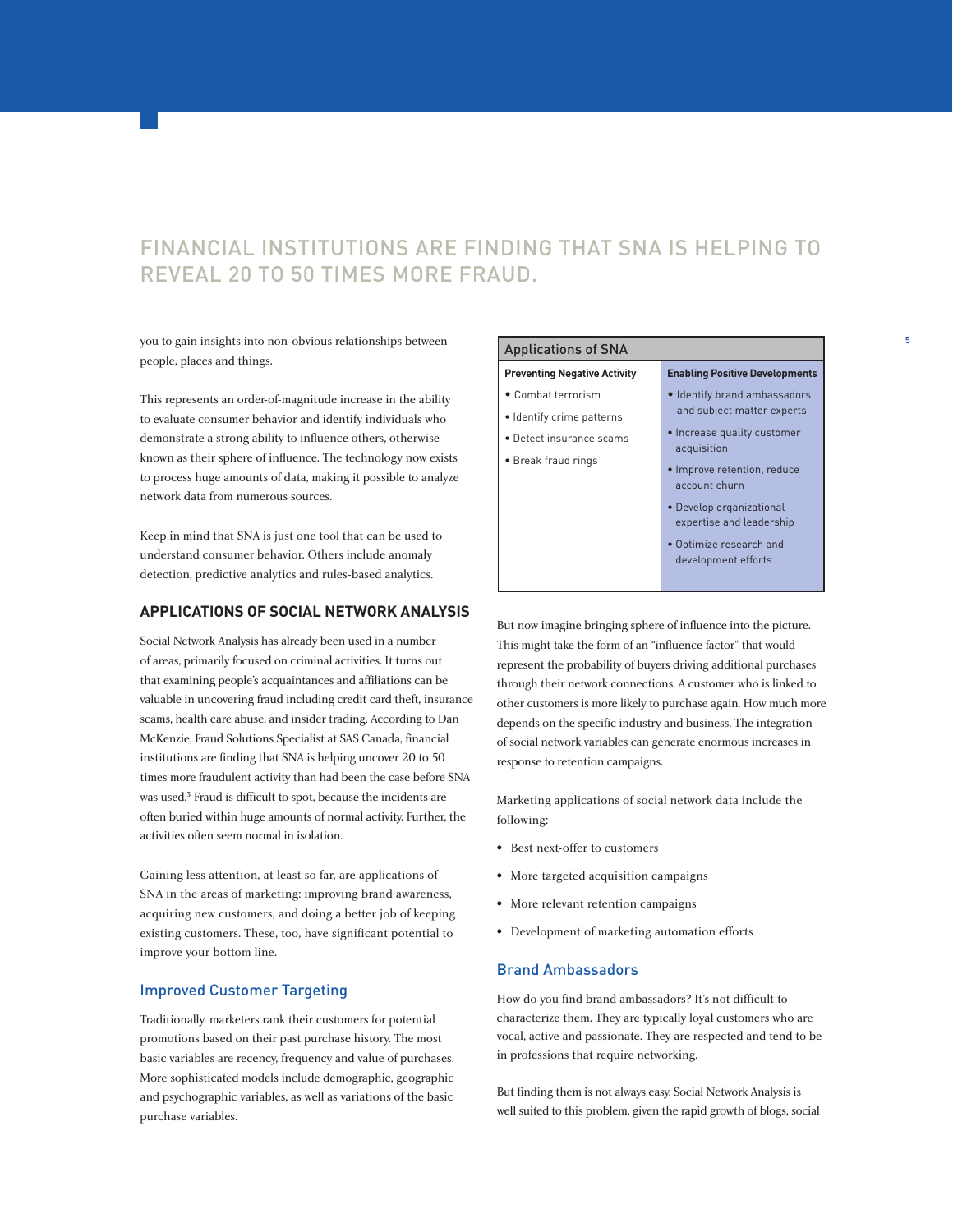## Sphere of Influence

**WHITE PAPER: SOCIAL NETWORK ANALYSIS**

The Importance of Social Network Analysis

media sites, and other social platforms. Enormous sources of data are being created about your customers and prospects. You can learn what they think and who is listening to their opinions. These insights can be used to identify new product opportunities, optimize pricing, and improve customer service.

## Reducing Account Churn

6

A fundamental business operating principle holds that retaining a customer is much less costly than acquiring a new one. If you work in the Telecommunications industry, for example, you have your work cut out for you. Annual churn rates in the prepaid segment average from 50 to 70 percent.<sup>4</sup> So even small percentage reductions can translate into millions in saved profit. And these "saved" subscribers may help decrease churn within their own social networks, resulting in even more savings.

Data elements will be unique in every industry. In the telecommunications example cited above, firms can leverage existing internal usage data from the customer's call detail records, such as who they call and how often. Evaluating this data can provide insights toward offering the central connectors special rewards or other customized experiences. Noteworthy is that this can be accomplished without relying solely on external social network data.

The bottom line: integrating internal and/or external network variables into traditional predictive analysis models can dramatically increase their effectiveness.

## **Terrorism**

Terrorist groups are typically decentralized structures comprised of loosely connected individuals. They typically operate "under the radar." Social Network Analysis has become an integral tool to uncovering terrorist threats, with investigations typically proceeding along the following lines:

- Suspects are identified
- Daily activities can be used to uncloak their network:
	- > Who they call / email
	- > Who visits with them locally and in other cities
	- > Where their money comes from
- Direct connections are identified
- Connections of connections are identified
- Key individuals in the network begin to stand out and are investigated more closely.

Additionally, the characteristics of network organizations can be used to determine the likelihood and impact of terrorist activity – such as ideology, size, age, networking activity, leadership.

## Health Care Fraud<sup>5</sup>

The National Health Care Anti-Fraud Association estimates conservatively that 3% of all health care spending – or \$68 billion – is lost to health care fraud. The fraud typically results from the following:

- Billing for services not actually provided
- Billing for a higher reimbursable service than was actually performed
- Performing unnecessary services
- Combining personal expenses with medical claims
- Receiving kickbacks for referred patients

Social Network Analysis can be used to detect patterns, establish linkages between individuals, and connect non-obvious relationships. SNA can help health care payers, government agencies, and law enforcement investigate and reduce fraud. Here's how:

- Determine if patients have relationships with fraudsters
- Investigate inappropriate relationships between patients, employees, suppliers and partners
- Identify possible payer employee associations with fraudsters

## **PREPARING TODAY FOR TOMORROW**

Social Network Analysis is still in its infancy, but its adoption is growing quickly. So even if you're not ready to implement SNA today, it's vital that you begin the process of "future-proofing" data gathering and storage strategies. Otherwise, you could find yourself at a serious competitive disadvantage in just a few years.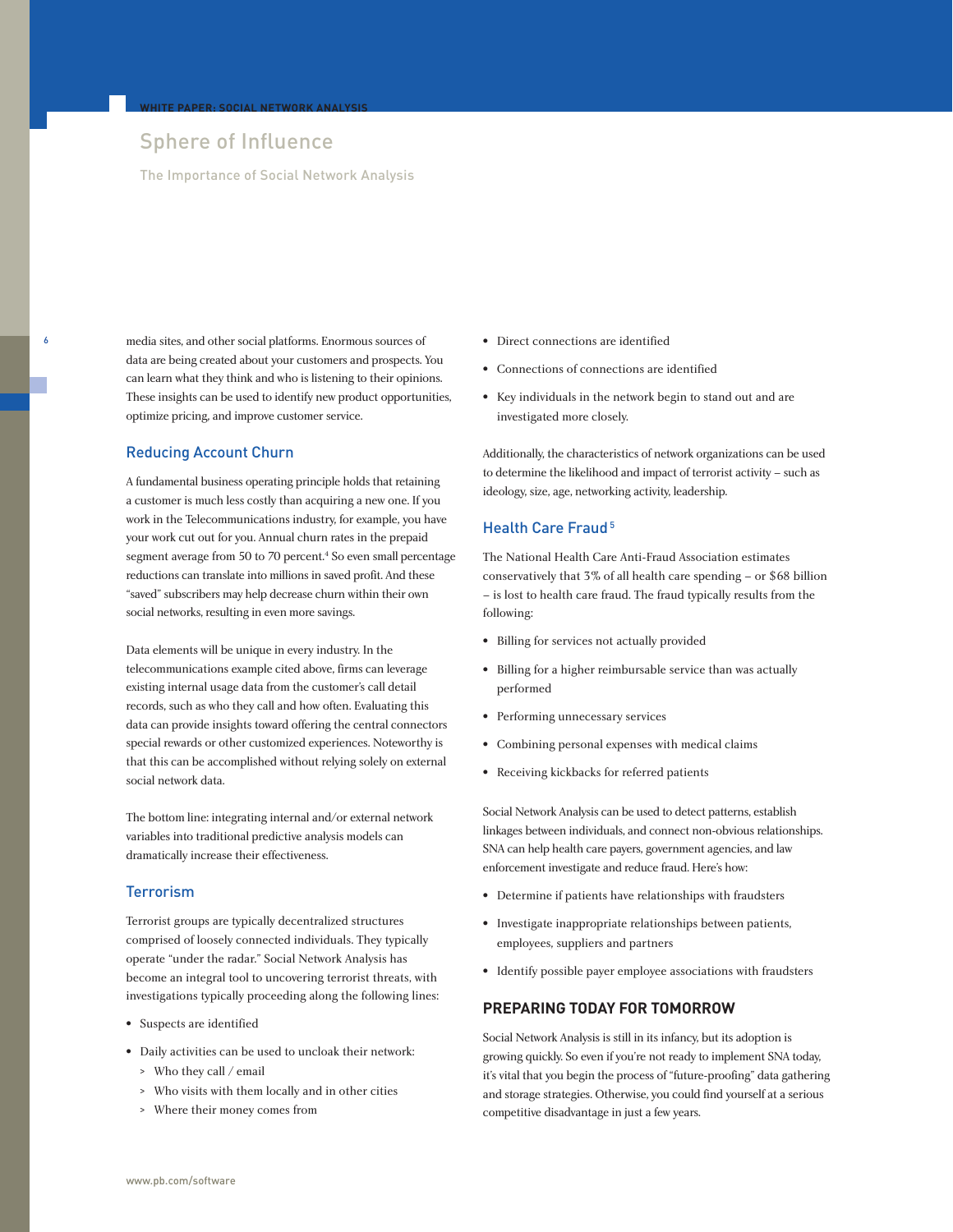### Data Considerations

One of the greatest challenges to implementing Social Network Analysis is coping with the sheer amount of data. Every day we create 2.5 quintillion bytes of data—90% of which has been created in the last two years alone. Your own customer database is growing through acquisition and increased insight into existing customers. If you can't make sense of the growing amount of data you have today, how will you manage it tomorrow?

Here are some other data-related challenges to consider:

- Only exists for specific individuals or households
- Siloed by line of business, department or agency
- Inaccurate or incomplete (leading cause of CRM failure)
- Inaccessible (network linkages)

One thing is for certain: you don't want to sign off on a master data management (MDM) approach today that fails to organize data around customer network interactions. Here are some specific guidelines to follow:

- Design your MDM structure to accommodate network data
- Manage data so it can be used across the enterprise
- Standardize, parse and cleanse unstructured data
- Identify and consolidate duplicates
- Enrich data with demographic and location info

The foundation of good, quality data must be clearly defined and established – so segmentation, marketing and customer experience can be maximized.

### Organizational Considerations

In order to implement a future-proof MDM structure, you'll need to have a supporting organizational structure. This means getting people out of their silos and communicating the importance of integrating both individual business transactions and network interactions. This might require having employees wear different hats and communicate across business functions. This education must be supported by senior management and financed by appropriate investments in appropriate technology. 7

### **SUMMARY**

Organizations will increasingly be looking to ways to understand, identify and exploit network relationships to achieve specific business goals. Even if you are not ready to consider Social Network Analysis today, you need an approach to MDM now that will provide for these benefits when you are ready.

- Growth in consumer information is increasing daily, driven by social media
- SNA vastly improves predictive analytics and other techniques
- SNA may be applied to many areas of business
- SNA is becoming a competitive necessity
- Proper data management is a critical requirement

Pitney Bowes Software is uniquely positioned to help organizations prepare for this new discipline. With expertise in data management, data integration, location intelligence and predictive analytics, Pitney Bowes Software is already helping corporations and government agencies lay the groundwork for advanced network analysis. To learn more about these solutions, including our Spectrum™ Technology Platform and new Network Analysis module, please call 800-327-8627 or visit pb.com/software.

1 Stanley Milgram, "The Small World Problem," Psychology Today, May 1967. 2 Gartner, August 2008.

- 3 The Globe and Mail, "Banks fight fraud with new social networking weapons" by Lynn Greiner, 2/14/11.
- 4 A NimzoSTAT White Paper, "Social Network Analysis: Decrease Churn Rate at Telecom Operators" by Rudy Jacob, Philippe Kerremans, March 2010.
- <sup>5</sup> "Social Network Analysis: A Prescription for Reduced Fraud," by Clarence Hempfield, Pitney Bowes Software, 7/26/11.
- <sup>6</sup> "You Have My Data: Please Use It" by Navin Sharma, Pitney Bowes Software, 9/15/11.